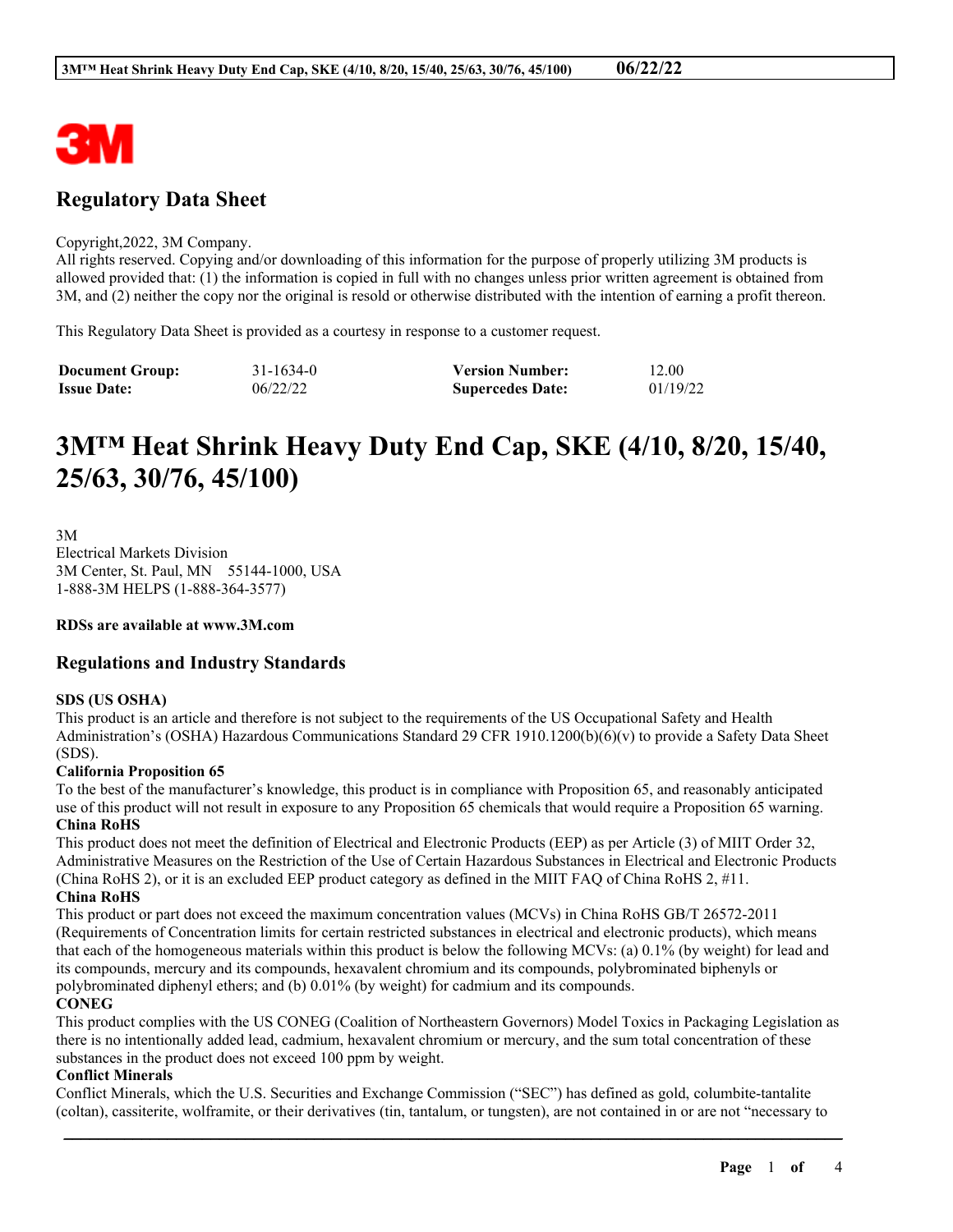the functionality or necessary to the production" of the above-listed product, as the term "necessary to the functionality or the production" is defined under the SEC's Conflict Minerals Rule. 77 Fed. Reg. 56274 (Sept. 12, 2012).

#### **EU REACH**

This product is an article, without intended release of a chemical substance, under the Regulation No 1907/2006 of the European Parliament and the Council concerning the Registration, Evaluation, Authorisation and Restriction of Chemicals (REACH) (refer to REACH, Article 3(3)). It is not a chemical preparation. Therefore, it is not subject to the (pre)-registration or the registration process. It does not require a safety data sheet.

#### **EU REACH**

This product, including any article that the product is composed of, does not contain at greater than 0.1% by weight a Substance of Very High Concern (SVHC) substance identified according to Article 59 of REACH. This declaration reflects the substances on the candidate SVHC list, effective June 2022.

#### **EU RoHS**

This product does not exceed the maximum concentration values (MCVs) set under EU Directive 2011/65/EU (RoHS recast/RoHS 2), as stated in Annex II to that directive. This means that each of the homogenous materials within this product does not exceed the following MCVs: (a) 0.1% (by weight) for lead, mercury, hexavalent chromium, polybrominated biphenyls or polybrominated diphenyl ethers; and (b) 0.01% (by weight) for cadmium.

#### **EU RoHS Phthalates**

This product does not exceed the maximum concentration values (MCVs) for phthalates set under EU Directive 2011/65/EU (RoHS recast/RoHS 2), as amended by EU 2015/863, which applies to finished EEE after July 22, 2019 for Category 1-7, 10- 11 products and after July 22, 2021 for Category 8 and 9 products. This means that each of the homogeneous materials within this product does not exceed the MCV of 0.1% (by weight) for each of the following phthalates: DEHP, BBP, DBP, and DIBP.

#### **TSCA Section 6**

This product is not known to contain 2,4,6-Tri-tert-butylphenol (CAS 732-26-3).

**TSCA Section 6**

This product is not known to contain Decabromodiphenyl Ether (Deca-BDE) (CAS 1163-19-5).

**TSCA Section 6**

This product is not known to contain Hexachlorobutadiene (HCBD) (CAS 87-68-3).

**TSCA Section 6**

This product is not known to contain Pentachlorothiophenol (PCTP) (CAS 133-49-3).

**TSCA Section 6**

This product is not known to contain Phenol, isopropylated phosphate (3:1) (PIP (3:1)) (CAS 68937-41-7).

## **Chemicals and/or Compounds of Interest**

**4,4'-Methylenebis(2,6-Diethylaniline) (CAS 13680-35-8)** : Not intentionally added. **Acrylamide (CAS 79-06-1)** : Not intentionally added. **Alkylphenol (AP)** : Not intentionally added. **Alkylphenolethoxylates (APE)** : Not intentionally added. **Antimony and (Sb) Compounds** : Contains. **Aromatic Amines** : Not intentionally added. **Arsenic and (As) Compounds** : Not intentionally added. **Asbestos** : Not intentionally added. **Azocolorants and Azodyes** : Not intentionally added. **Benzenamine, N-Phenyl-, Reaction Products with Styrene and 2,4,4-Trimethylpentene (BNST) (CAS 68921-45-9)** : Not intentionally added. **Beryllium and (Be) Compounds** : Not intentionally added. **Bismuth and (Bi) Compounds** : Not intentionally added. **Bisphenol A (BPA) (CAS 80-05-7)** : Not intentionally added. **Butyl Benzyl Phthalate (BBP) (CAS 85-68-7)** : Not intentionally added. **Butylated Hydroxytoluene (BHT) (128-37-0)** : Not intentionally added. **Cadmium and (Cd) Compounds** : Not intentionally added. **Chlorinated Paraffins, Short Chain** : Not intentionally added. **Chlorinated Polyethylene** : Not intentionally added. **Chlorofluorocarbons (CFCs)** : Not intentionally added.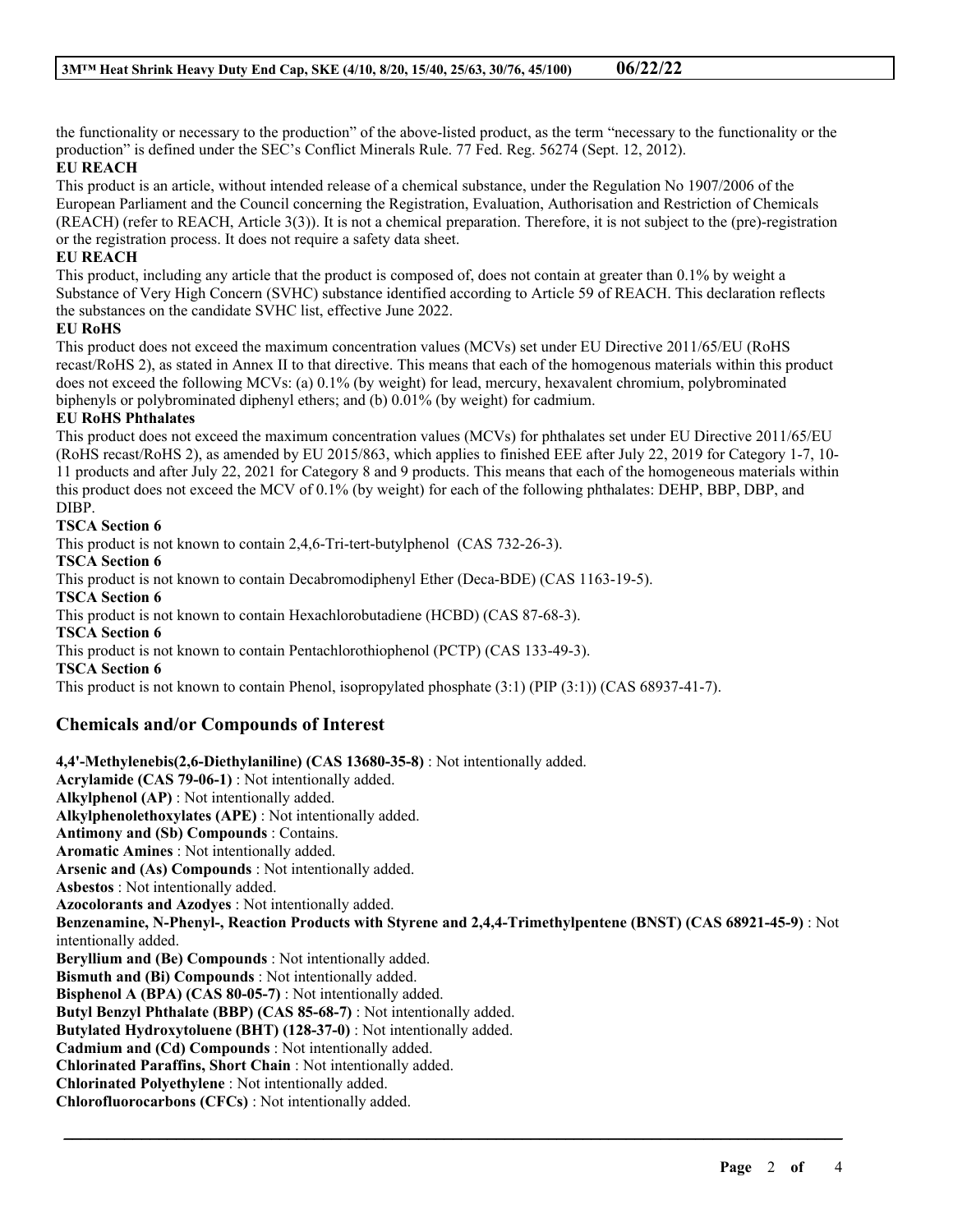**Chloroprene (Neoprene)** : Not intentionally added. **Chlorosulfonated Polyethylene** : Not intentionally added. **Chromium and (Cr) Compounds** : Not intentionally added. **Colophony (Rosin) (CAS 8050-09-7)** : Not intentionally added. **Creosote** : Not intentionally added. **Crystalline Silica** : Not intentionally added. **Decabromodiphenyl Ether (Deca-BDE) (CAS 1163-19-5)** : Not intentionally added. **Di(2-Ethylhexyl) Phthalate (DEHP) (CAS 117-81-7)** : Not intentionally added. **Di(Methoxyethyl) Phthalate (DMEP) (CAS 117-82-8)** : Not intentionally added. **Dibutyl Phthalate (DBP) (CAS 84-74-2)** : Not intentionally added. **Dibutyl Tin Compounds** : Not intentionally added. **Diisobutyl Phthalate (DIBP) (CAS 84-69-5)** : Not intentionally added. **Diisodecyl Phthalate (DIDP)** : Not intentionally added. **Diisononyl Phthalate (DINP)** : Not intentionally added. **Dimethyl Fumarate (DMF) (CAS 624-49-7)** : Not intentionally added. **Dimethylacetamide (CAS 127-19-5)** : Not intentionally added. **Di-n-Octyl Phthalate (DNOP) (CAS 117-84-0)** : Not intentionally added. **Dioxins and Furans** : Not intentionally added. **Epoxy Compounds** : Not intentionally added. **Fiberglass** : Not intentionally added. **Flavorings** : Not intentionally added. **Formaldehyde (CAS 50-00-0)** : Not intentionally added. **Genetically Modified Organisms (GMOs)** : Not intentionally added. **Gluten** : Not intentionally added. **Halogenated Flame Retardants** : Contains. **Hexabromo Cyclo-Dodecane (HBCD)** : Not intentionally added. **Hexavalent Chromium and (Cr+6) Compounds** : Not intentionally added. **Hydrochlorofluorocarbons (HCFCs)** : Not intentionally added. **Lead and (Pb) Compounds** : Not intentionally added. **Materials of Human or Animal Origin** : Not intentionally added. **Melamine (CAS 108-78-1)** : Not intentionally added. **Mercury and (Hg) Compounds** : Not intentionally added. **Musk Xylene (CAS 81-15-2)** : Not intentionally added. **Naphthalene (CAS 91-20-3)** : Not intentionally added. **Natural Rubber Latex** : Not intentionally added. **Nickel and (Ni) Compounds** : Not intentionally added. **N-Nitrosamines** : Not intentionally added. **Nonylphenol (NP)** : Not intentionally added. **Nonylphenol Ethoxylates (NPE)** : Not intentionally added. **Nuts** : Not intentionally added. **Organochlorine Pesticides** : Not intentionally added. **Organophosphate Pesticides** : Not intentionally added. **Organotin Compounds** : Not intentionally added. **Ozone Depleting Chemicals (ODCs)** : Not intentionally added. **Pentachlorophenol (87-86-5)** : Not intentionally added. **Perfluorooctanesulfonic Acid (PFOS) (CAS 1763-23-1)** : Not intentionally added. **Perfluorooctanoic Acid (PFOA) (CAS 335-67-1)** : Not intentionally added. **Petrochemical Fertilizers** : Not intentionally added. **Phenol (CAS 108-95-2)** : Not intentionally added. **Phosphorus and (P) Compounds** : Not intentionally added. **Phthalates** : Not intentionally added. **Polybrominated Biphenyls (PBB)** : Not intentionally added. **Polybrominated Diphenylethers (PBDE)** : Not intentionally added. **Polychlorinated Biphenyls (PCBs)** : Not intentionally added. **Polychlorinated Naphthalenes (PCNs) (>3 Chlorine Atoms)** : Not intentionally added.